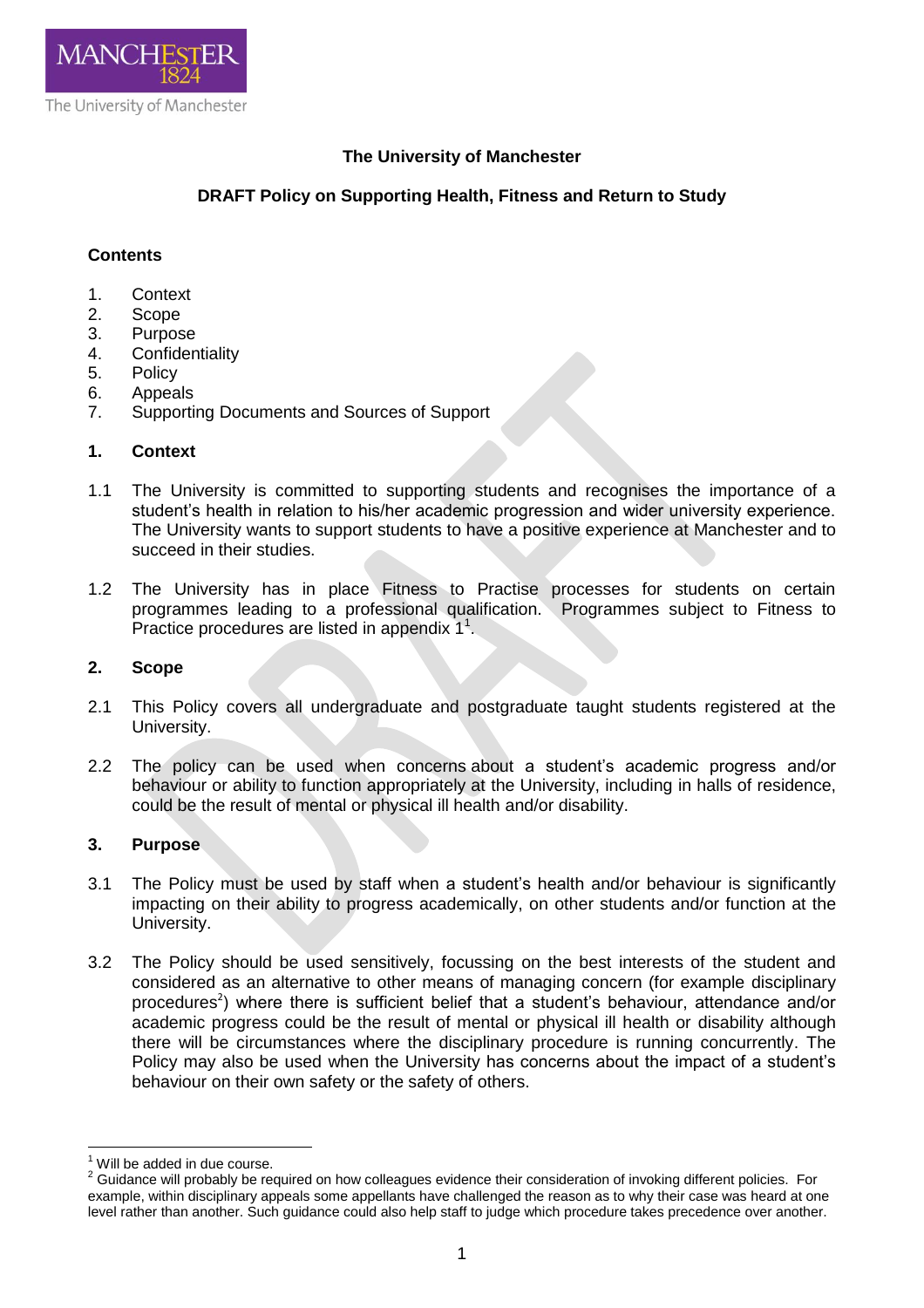# 4. **Confidentiality<sup>3</sup>**

- 4.1 At all stages of this Policy and the accompanying procedures, there is an expectation that all those involved will, where possible and appropriate, respect the confidentiality of the matters concerned; however, there may be some circumstances in which confidentiality cannot be maintained.
- 4.2 A student's informed and express consent should be obtained in any circumstances (other than as set out at section 5.3 below) in which sensitive information about the student is to be shared. Where a student decides not to provide his/her consent, this decision should, subject to section 5.3 below, be respected and any consequences of such non-disclosure, for example, in terms of providing additional support, should be explained to the student and recorded on the student's case file.
- 4.3 Confidentiality may be broken where the student has withheld his/her consent to disclosure, or it is impractical to try and obtain it, in the following circumstances:
	- (i) where a student's health has deteriorated to the extent of threatening his/her health and personal safety;
	- (ii) where the student is at risk of serious abuse or exploitation;
	- (iii) where the student's behaviour is adversely affecting the rights or safety of others; and/or
	- (iv) where a member of staff might be subject to criminal or civil proceedings if the information is not disclosed, for example, if a crime has been committed.
- 4.4 The Division of Student Life, through the Director of Student Life, will make the student aware of the circumstances under which confidentiality may be broken. In deciding whether or not to break confidentiality, staff will consider the risk to the student's health and seek advice as appropriate. More than one member of staff should be involved in making a decision to break confidentiality.

### **5. Policy**

- 5.1 The Policy aims to ensure that:
	- a. The best interests of the student are considered in relation to their personal situation, their health and/or wellbeing they may experience.
	- b. Students are supported to study and manage their behaviour to the best of their ability, and wherever possible to meet the required learning outcomes and complete their programme.
	- c. Students who are experiencing difficulties in relation to their health, wellbeing and/or disability are supported to address their difficulties at the earliest appropriate point and have access to appropriate support services.
	- d. Students are able to make informed decisions regarding options available.
	- e. Staff from Schools and support services work together where appropriate so that students experience a consistent and fair process.
- 5.2 The Policy is supported by three procedures:
- 5.3 Procedure on Support to Study: the Procedure can be found at: XXXXXX. This Procedure must be used to refer students with health or wellbeing issues to support services, including the Occupational Health Service, the Counselling Service or DASS.
- 5.4 Procedure for Fitness to Study: the Procedure can be found at: XXXXXXX. This Procedure enables the Division of Student Life to focus expertise, advice and support on health

 $\overline{a}$  $3$  This section (in particular) will need to be reviewed by the Records Management Office.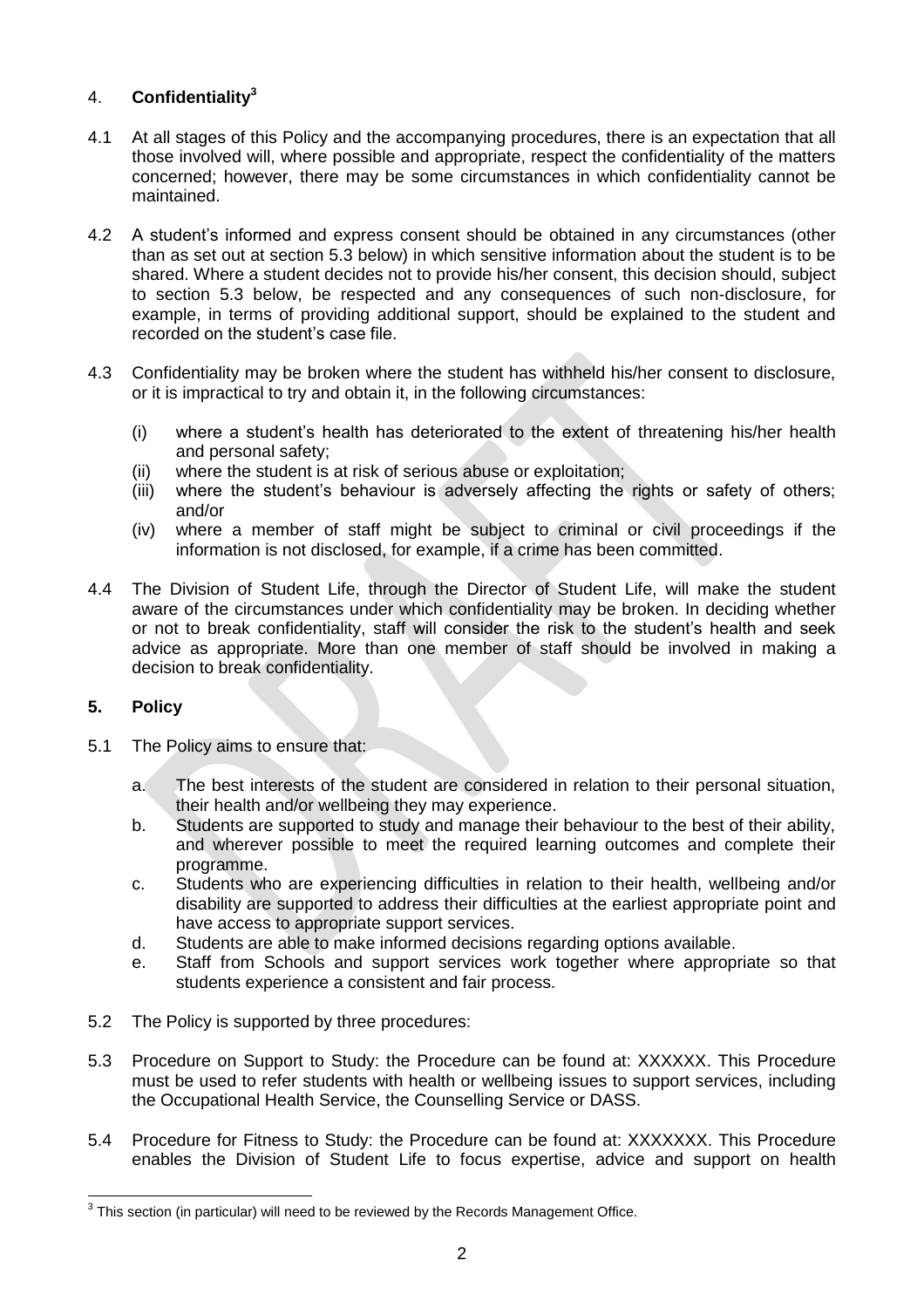challenges faced by students, which require additional support and monitoring, as a result of behaviours indicated under section 4 of this Policy.

- 5.5 Procedure on Supporting Return to Study: the Procedure can be found at: XXXXXXX. This Procedure ensures students returning to study, after a period of suspension, receive the support they need to meet the required learning outcomes and complete their programme of study whilst taking account of their health and wellbeing going forward.
- 5.6 Decisions may be made by the University as a result of the Policy and Procedures notably around the student's fitness to study and/or return to study.

### **6. Appeals**

- 6.1 A student may appeal against a final decision that has been reached through the Procedure for Fitness to Study or the Procedure on Supporting Return to Study. An appeal will only be accepted for consideration on the following grounds:
	- There has been a procedural irregularity in the decision making process.
	- The decision is manifestly unreasonable.
	- The student is able to present new evidence for consideration which they were unable (for credible and compelling reasons) to submit at an earlier stage and which may have a material effect on the decision.
- 6.2 Students should submit an appeal within 10 working days of the decision for the attention of the Director of Teaching and Learning Support either in hard copy to the Teaching and Learning Support Office, John Owens Building, The University of Manchester, Oxford Road, Manchester, M13 9PL, or electronically to [appealsandcomplaints@manchester.ac.uk.](mailto:appealsandcomplaints@manchester.ac.uk) The appeal should take the form of a written statement explaining the reasons why the student believes they meet the grounds of appeal.
- 6.3 The Director of Teaching and Learning Support (or nominee) will usually conduct a documentary based review of the appeal and the earlier decision. During the review, further information may be sought from the student and/or from others concerned.
- 6.4 Appeals which are considered by the Director of Teaching and Learning Support to raise serious or complex matters which require further investigation and enquiry will be referred to an Appeal Panel. The composition of the Appeal Panel will be as follows, the members being drawn from Faculties other than those in which the appellant is or has been registered:

A Dean of a Faculty or an Associate Dean (in the Chair); A Chair of a Faculty or School Graduate Committee, a Research Degrees Committee, or an Undergraduate Committee, or equivalent as appropriate; A student member (nominated by the Students' Union)

The student will be given ten working days' notice of the date and time of the Appeal Panel meeting and will be invited to attend the meeting of the Appeal Panel to present his or her case. Where the student decides not to attend, the Panel may proceed in his or her absence. The student may be accompanied at the meeting by a fellow student, a member of staff or an Officer or member of staff of the Students' Union. The student will be sent copies of all documents to be made available to the Appeal Panel. The Appeal Panel is empowered to call members of staff with knowledge of the case to attend the meeting to give evidence and to correspond with medical professionals or others as appropriate. The student and the accompanying person will be permitted to speak and to question any persons giving oral evidence to the Panel.

6.5 The Director of Teaching and Learning Support (or nominee) will write to the student to inform them of the outcome to the appeal within 30 working days from submission of the